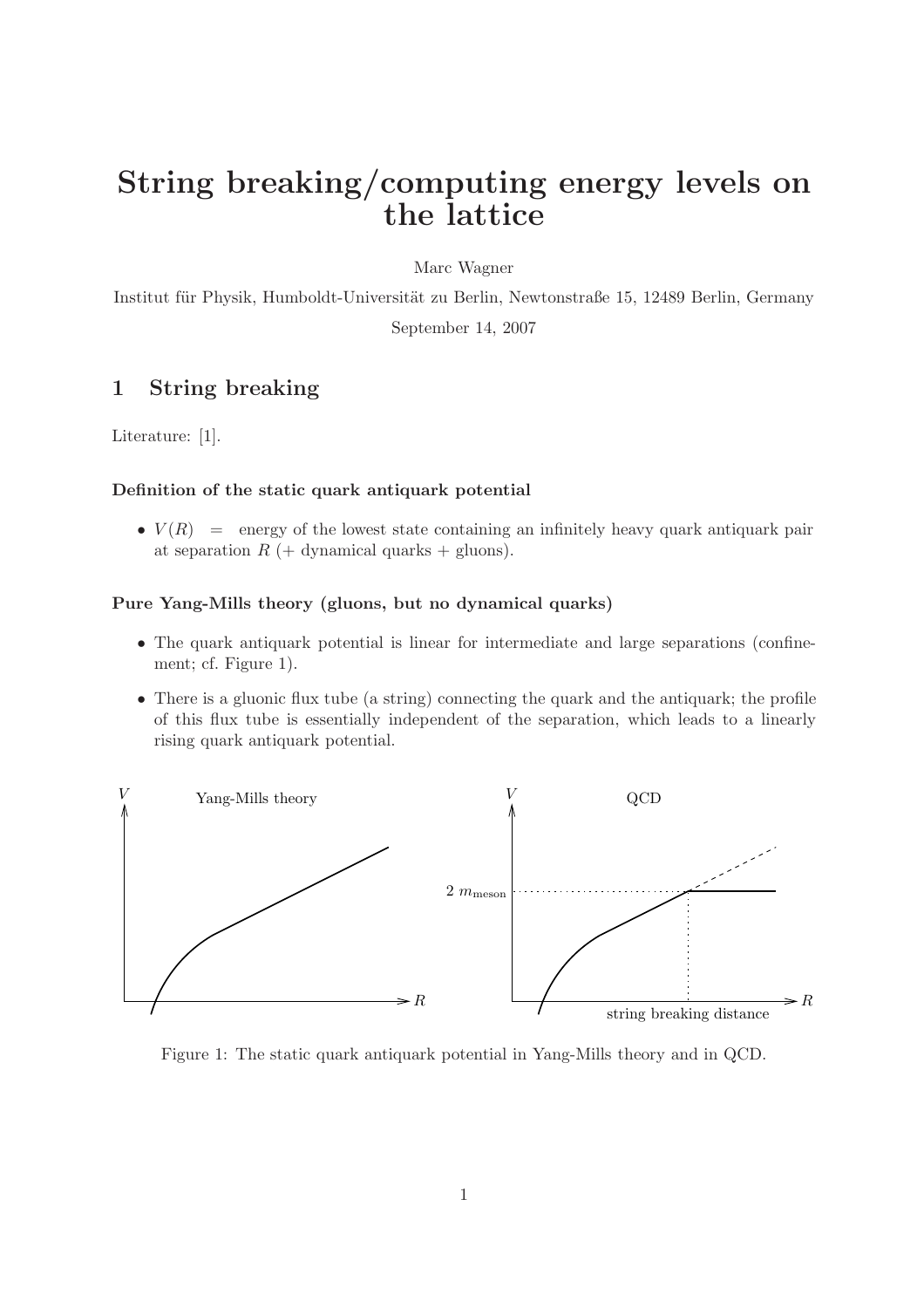#### QCD (gluons and dynamical quarks)

- The static quark antiquark potential is linear for intermediate separations, but constant for large separations (cf. Figure 1).
- When increasing the distance of the static quarks beyond a certain value  $R_{\text{string breaking}}$ , a light quark antiquark pair is created; the flux tube breaks and two static-light mesons appear; the attractive force between the static sources is "completely" screened by dynamical quarks, i.e. the potential for  $R > R_{\text{string breaking}}$  is essentially two times the mass of the lightest static-light meson.
- The static-light spectrum, to be more precise the mass of the lightest static-light meson gives an estimate of the string breaking distance.

# 2 Computing energy levels on the lattice (theory)

#### Basic principle

• Compute the temporal correlation of a state  $|\phi\rangle = \mathcal{O}|0\rangle$ :

$$
\langle \phi(T) | \phi(0) \rangle = \langle 0 | \mathcal{O}(T) \mathcal{O}(0) | 0 \rangle = \langle 0 | e^{+HT} \mathcal{O}(0) e^{-HT} \mathcal{O}(0) | 0 \rangle =
$$
  

$$
= \sum_{n} \langle \phi(0) | n \rangle e^{-(E_n - E_0)T} \langle n | \phi(0) \rangle = \sum_{n} \left| \langle n | \phi(0) \rangle \right|^2 e^{-(E_n - E_0)T}
$$
(1)

 $(|n\rangle$ : eigenstates of the Hamiltonian H;  $E_n$ : corresponding eigenvalues).

• For large  $T$ 

$$
\langle \phi(T) | \phi(0) \rangle \approx \left| \langle \Omega | \phi(0) \rangle \right|^2 e^{-(E_{\Omega} - E_0)T}, \tag{2}
$$

where  $|\Omega\rangle$  is the lowest state with  $\langle \Omega | \phi \rangle \neq 0$ .

• Then

$$
e^{-(E_{\Omega}-E_{0})a} = \frac{e^{-(E_{\Omega}-E_{0})(T+a)}}{e^{-(E_{\Omega}-E_{0})T}} \approx \frac{\langle \phi(T+a)|\phi(0)\rangle}{\langle \phi(T)|\phi(0)\rangle}
$$
(3)

and

$$
E_{\Omega} - E_0 \approx \mathcal{E}_{\Omega}^{\phi}(T+a) = -\frac{1}{a} \ln \left( \frac{\langle \phi(T+a) | \phi(0) \rangle}{\langle \phi(T) | \phi(0) \rangle} \right). \tag{4}
$$

(a: lattice spacing).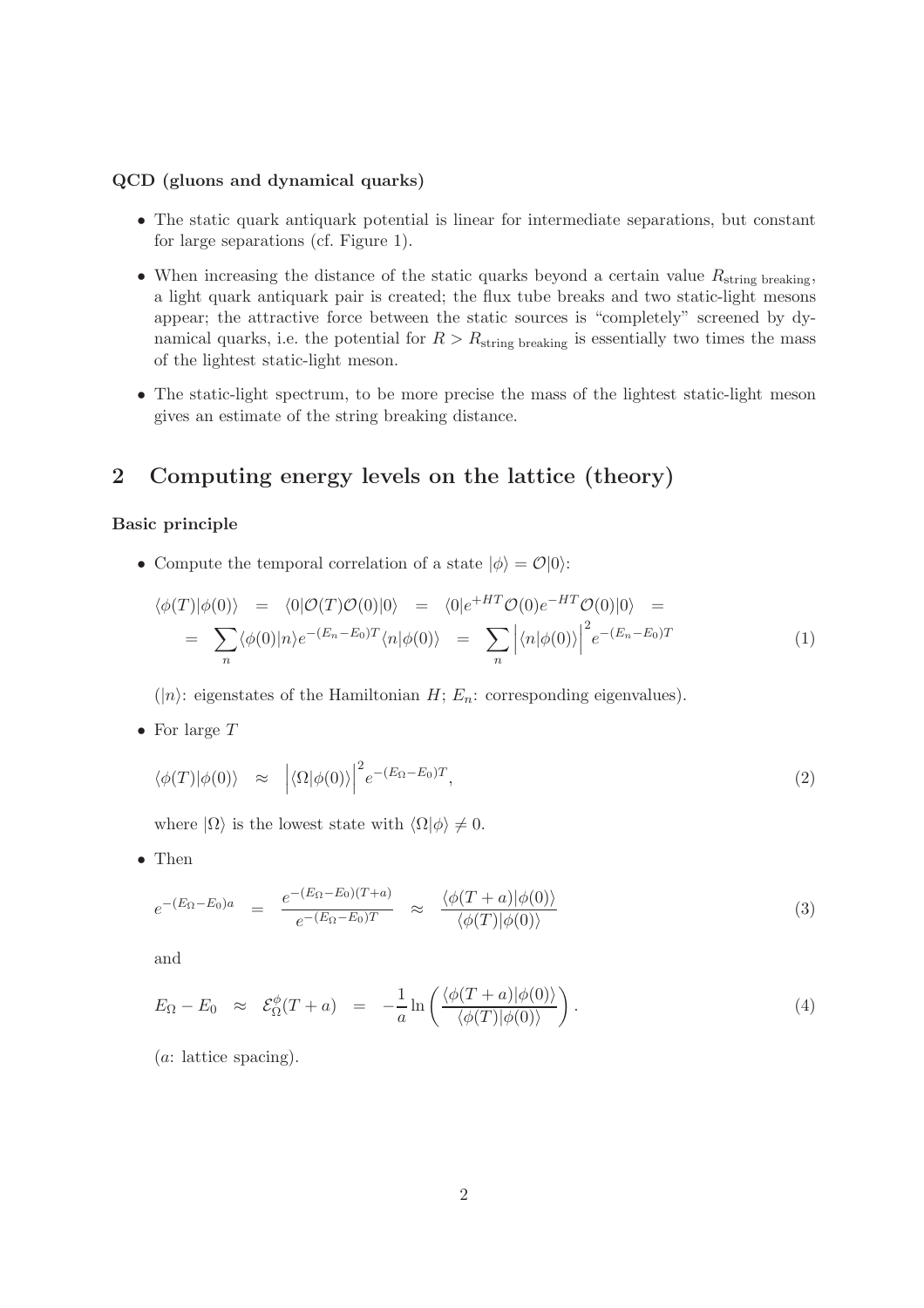#### An example of how to choose  $|\phi\rangle$  (quark antiquark potential)

• Create a state with a static quark antiquark pair:

$$
|\phi\rangle = \bar{Q}(\mathbf{x})U(\mathbf{x}, \mathbf{y})Q(\mathbf{y})|0\rangle.
$$
\n(5)

- One can show that this state contains a static antiquark at x and a static quark at y, and that it has vanishing overlap to all other states with different "heavy quark number".
- To preserve gauge invariance, a parallel transporter (a gluonic string) has been included:

$$
U(\mathbf{x}, \mathbf{y}) = P\left\{\exp\left(i \int_{\mathbf{x}}^{\mathbf{y}} dz_j A_j(\mathbf{z})\right)\right\}
$$
(6)

(P denotes path ordering).

• Integrating out the static quarks (the corresponding propagator can be calculated analytically) yields the well known Wilson loop:

$$
\langle \phi(T) | \phi(0) \rangle = # \langle W_{(R,T)} \rangle = # \frac{1}{3} \text{Tr} \left( P \left\{ \exp \left( i \oint dz_{\mu} A_{\mu}(z) \right) \right\} \right) \tag{7}
$$

(the path of integration is shown in Figure 2).



Figure 2: Unsmeared and smeared Wilson loops.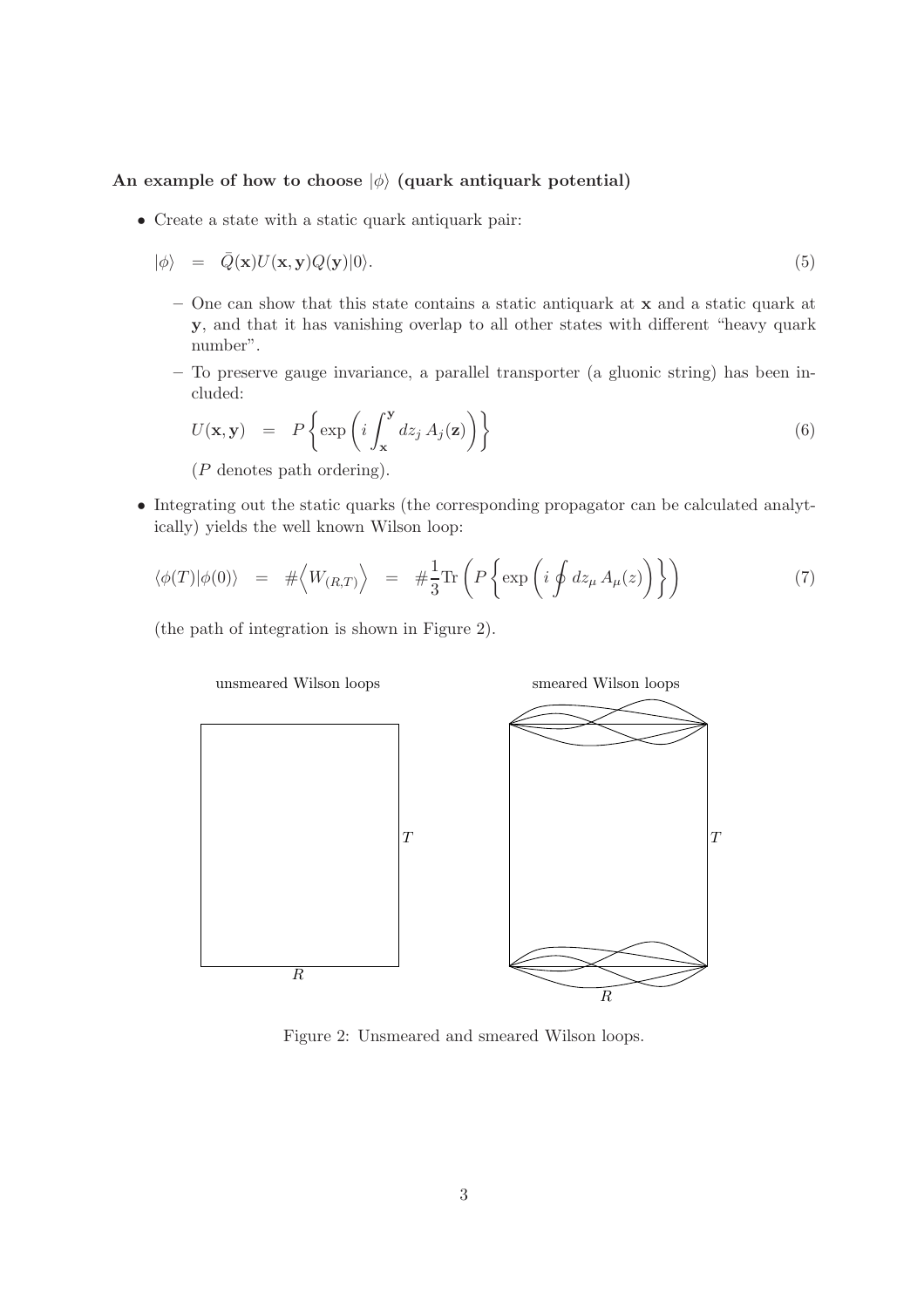## 3 Computing energy levels on the lattice (practical issues)

- In lattice calculations it is not possible to measure  $\langle \phi(T)|\phi(0)\rangle$  for large T:
	- Lattices have a finite (rather small) extension.
	- Due to the exponential fall off,  $\langle \phi(T)|\phi(0)\rangle$  is very small for large T. Therefore, relative statistical errors are huge.
- Solution: choose  $|\phi\rangle$  such that it is close to the state you want to measure, i.e.  $\langle \Omega | \phi \rangle \approx 1$ . Then  $(2)$  is already valid for rather small T.
- How can we determine such a state  $|\phi\rangle$ ?
	- Physical arguments/expectations: usually one has a rough picture of how the corresponding state might look like; for example for the static quark antiquark potential the lowest state is expected to contain two static point-like sources connected by a gluonic flux tube with a certain diameter; therefore, it is better to use smeared Wilson loops instead of ordinary unsmeared Wilson loops, which are "too thin" (cf. Figure 2).
	- Use a variational technique.

#### A variational technique

• Use a whole set of states  $|\phi_i\rangle$ , instead of only a single state  $|\phi\rangle$ , and determine that linear combination

$$
|\psi\rangle = \alpha_j |\phi_j\rangle,\tag{8}
$$

which has maximum overlap to  $|\Omega\rangle$  (to be more precise, determine that linear combination, for which  $\mathcal{E}_{\Omega}^{\psi}$  $Q_{\Omega}^{\psi}(T+a)$  is minimal for given T).

• To determine the "best state"  $|\psi\rangle$ , compute the correlation matrix

$$
C_{jk}(T) = \langle \phi_j(T) | \phi_k(0) \rangle \tag{9}
$$

and solve the generalized eigenvalue problem

$$
C_{jk}(T+a)\alpha_k^{(n)} = C_{jk}(T)\alpha_k^{(n)}\lambda^{(n)} \quad \text{(no sum over } n\text{)}
$$
\n(10)

(in the following we consider the eigenvalues sorted according to  $\lambda^{(1)} \leq \lambda^{(2)} \leq \ldots \leq \lambda^{(N)}$ ; [reality and positivity can be shown by multiplying (10) with  $(\alpha_i^{(n)})$  $\begin{bmatrix} (n) \\ j \end{bmatrix}$ ).  $|\psi\rangle$  is given by (8) with  $\alpha_j = \alpha_i^{(N)}$  $j^{(N)}$  and the corresponding minimal energy is

$$
\mathcal{E}_{\Omega}^{\psi}(T+a) = -\frac{1}{a} \ln \left( \frac{\langle \psi(T+a) | \psi(0) \rangle}{\langle \psi(T) | \psi(0) \rangle} \right) = -\frac{1}{a} \ln \left( \frac{(\alpha_j^{(N)})^* C_{jk}(T+a) \alpha_k^{(N)}}{(\alpha_j^{(N)})^* C_{jk}(T) \alpha_k^{(N)}} \right) = -\frac{1}{a} \ln \left( \lambda^{(N)} \right). \tag{11}
$$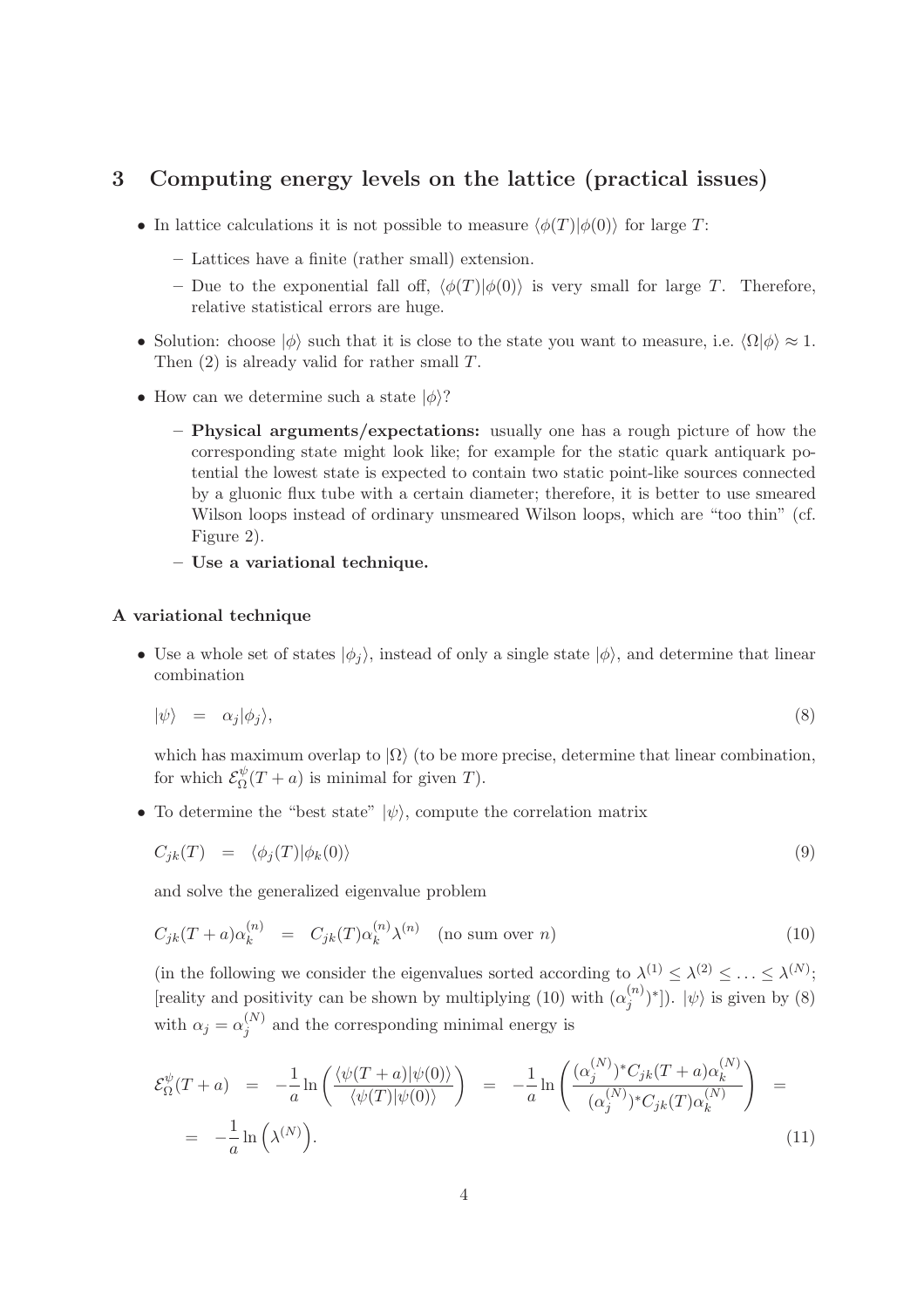#### $\bullet$  "Proof":

– To determine the best state  $|\psi\rangle$ , minimize  $\mathcal{E}_{\Omega}^{\psi}$  $\frac{\psi}{\Omega}(T+a)$  with respect to  $\alpha_n^*$  $\frac{\ast}{n}$ :

$$
\frac{\partial}{\partial \alpha_n^*} \mathcal{E}_{\Omega}^{\psi}(T+a) = \frac{\partial}{\partial \alpha_n^*} \left( -\frac{1}{a} \ln \left( \frac{\langle \psi(T+a) | \psi(0) \rangle}{\langle \psi(T) | \psi(0) \rangle} \right) \right) =
$$
\n
$$
= \frac{\partial}{\partial \alpha_n^*} \left( -\frac{1}{a} \ln \left( \frac{\alpha_j^* C_{jk}(T+a) \alpha_k}{\alpha_j^* C_{jk}(T) \alpha_k} \right) \right) =
$$
\n
$$
= -\frac{1}{a} \frac{C_{nk}(T+a) \alpha_k}{\langle \alpha | C(T+a) | \alpha \rangle} + \frac{1}{a} \frac{C_{nk}(T) \alpha_k}{\langle \alpha | C(T) | \alpha \rangle} = 0.
$$
\n(12)

This is equivalent to

$$
C_{nk}(T+a)\alpha_k = C_{nk}(T)\alpha_k \underbrace{\frac{\langle \alpha | C(T+a) | \alpha \rangle}{\langle \alpha | C(T) | \alpha \rangle}}_{=\lambda}.
$$
\n(13)

For  $\lambda =$  constant this is a generalized eigenvalue problem. The solutions  $\alpha_k^{(n)}$  $\lambda^{(n)}, \lambda^{(n)},$  $n = 1, \ldots, N$ , are consistent with the full equation, since

$$
\frac{\langle \alpha^{(n)} | C(T+a) | \alpha^{(n)} \rangle}{\langle \alpha^{(n)} | C(T) | \alpha^{(n)} \rangle} = \lambda^{(n)}.
$$
\n(14)

Note that this line of reasoning is not waterproof, since it does not include solutions with non-constant  $\lambda$ .

- Further remarks:
	- Determine the best state  $|\psi\rangle$  at rather small T. This is more stable from a numerical point of view.
	- In principle, the whole low lying spectrum can be obtained via

$$
E_{\Omega^{(n)}} - E_0 \quad \approx \quad -\frac{1}{a} \ln \left( \lambda^{(N-n)} \right), \tag{15}
$$

if sufficiently many states  $|\phi_j\rangle$  are used  $(\Omega^{(n)}$  are low lying states, which have nonvanishing overlap to span $\{|\phi_j\rangle\}$ , and  $E_{\Omega^{(0)}} < E_{\Omega^{(1)}} < E_{\Omega^{(2)}} < \dots$  are their corresponding energies).

- In the limit  $N \to \infty$  the generalized eigenvalue problem (10) is just a diagonalization of the Hamiltonian.
- To get an idea of the quality of the extracted energy  $\mathcal{E}_{\Omega}^{\psi}$  $\Omega$ <sup>*ψ*</sup>, one can compute the overlap of  $|\psi\rangle$  and  $|\Omega\rangle$  by considering the following expression for large T:

$$
\frac{|\langle\Omega|\psi\rangle|^2}{\langle\psi|\psi\rangle} = \frac{|\langle0|\psi\rangle|^2 e^{-(E_{\Omega} - E_0)(T+a)}}{\langle\psi|\psi\rangle e^{-(E_{\Omega} - E_0)(T+a)}} \approx \frac{\langle\psi(T+a)|\psi(0)\rangle}{\langle\psi|\psi\rangle e^{-(E_{\Omega} - E_0)a)((T+a)/a)}} \approx \frac{\langle\psi(T+a)|\psi(0)\rangle^{(T+a)/a}}{\langle\psi|\psi\rangle\langle\psi(T+a)|\psi(0)\rangle^{T/a}}
$$
\n(16)

((2) and (4) have been used). Note that this is only possible, if  $|\psi\rangle$  is normalized, since  $\langle \psi | \psi \rangle$  is hardly accessible in numerical computations.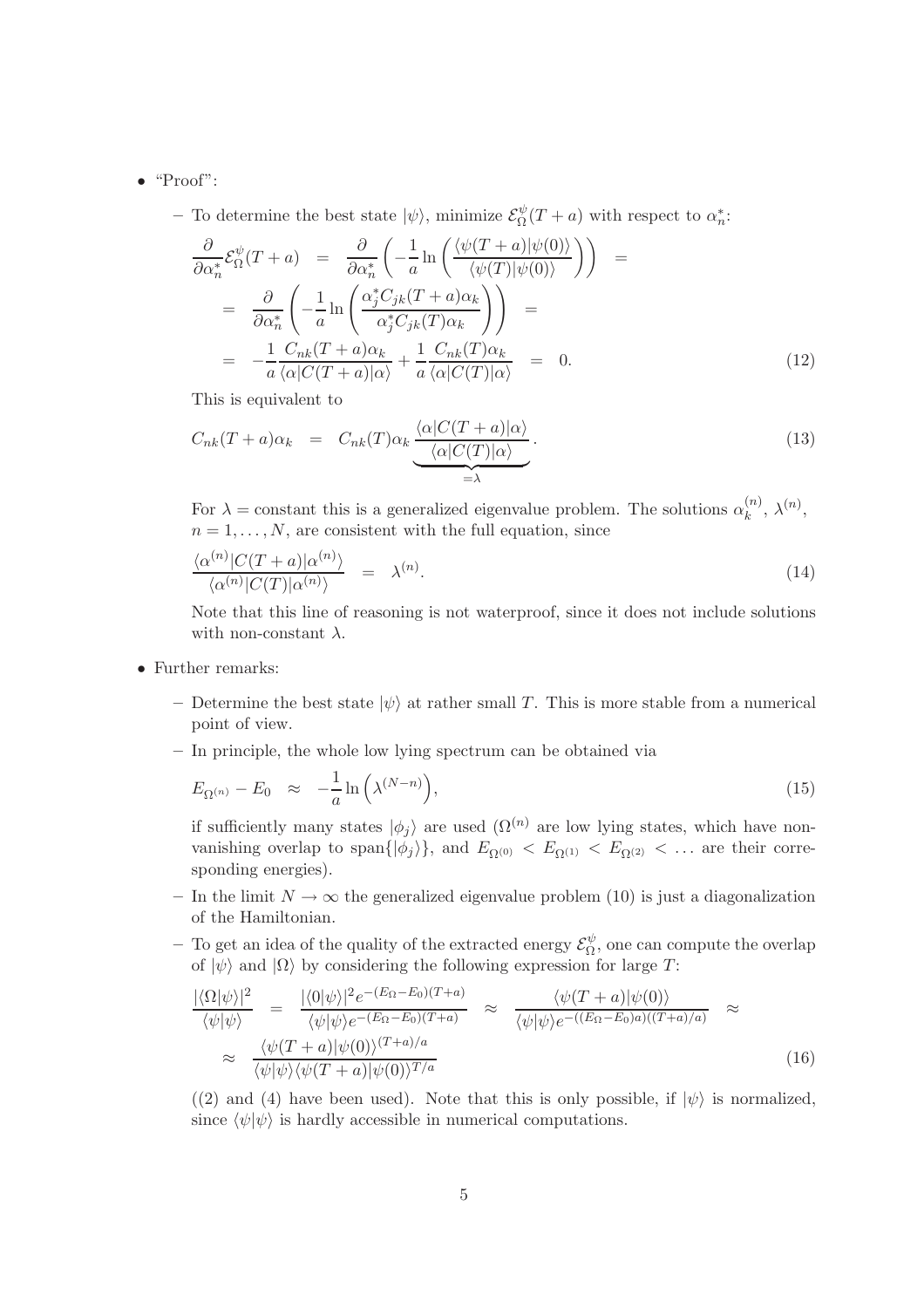## 4 Numerical results for the static quark antiquark potential

- Computation of the static quark antiquark potential:
	- Twisted mass formulation, 2+1+1 flavors, 89 configurations at  $\beta = 3.5$ ,  $L^3 \times T = 24^3 \times 48, \ \kappa = 0.16480, \ \mu = 0.004, \ \mu = 0.11, \ \epsilon = 0.09.$
	- Wilson loops with five different smearing levels, i.e.  $N = 5$ .
- Figure 3a shows  $\mathcal{E}_{\Omega}^{\psi}$  $\frac{\psi}{\Omega}$  as a function of T for different quark separations R (the best state  $|\psi\rangle$ ) has been determined at  $T = 2$ ).
- Figure 3b shows the static quark antiquark potential  $V$  as a function of  $R$  $(V(R) = \mathcal{E}^{\psi}_{\Omega}$  $\mathcal{L}_{\Omega}(\mathbb{R}, T = 5)$  together with a least squares fit with  $V(\mathbb{R}) = V_0 - \alpha/R + \sigma \mathbb{R}$ , from which one can determine e.g.  $r_0$ .
- Figure 3c shows the overlap of  $|\psi\rangle$  and  $|\Omega\rangle$  according to (16) as a function of T for different quark separations R.
- Note that the rather weak overlap for large  $R$  (cf. Figure 3c) is consistent with the lower plateaux quality in Figure 3a.



Figure 3: **a**)  $\mathcal{E}_{\Omega}^{\psi}$  $\frac{\varphi}{\Omega}$  as a function of T for different quark separations R. b) V as a function of R. c) Overlap of  $|\psi\rangle$  and  $|\Omega\rangle$  as a function of T for different quark separations R.